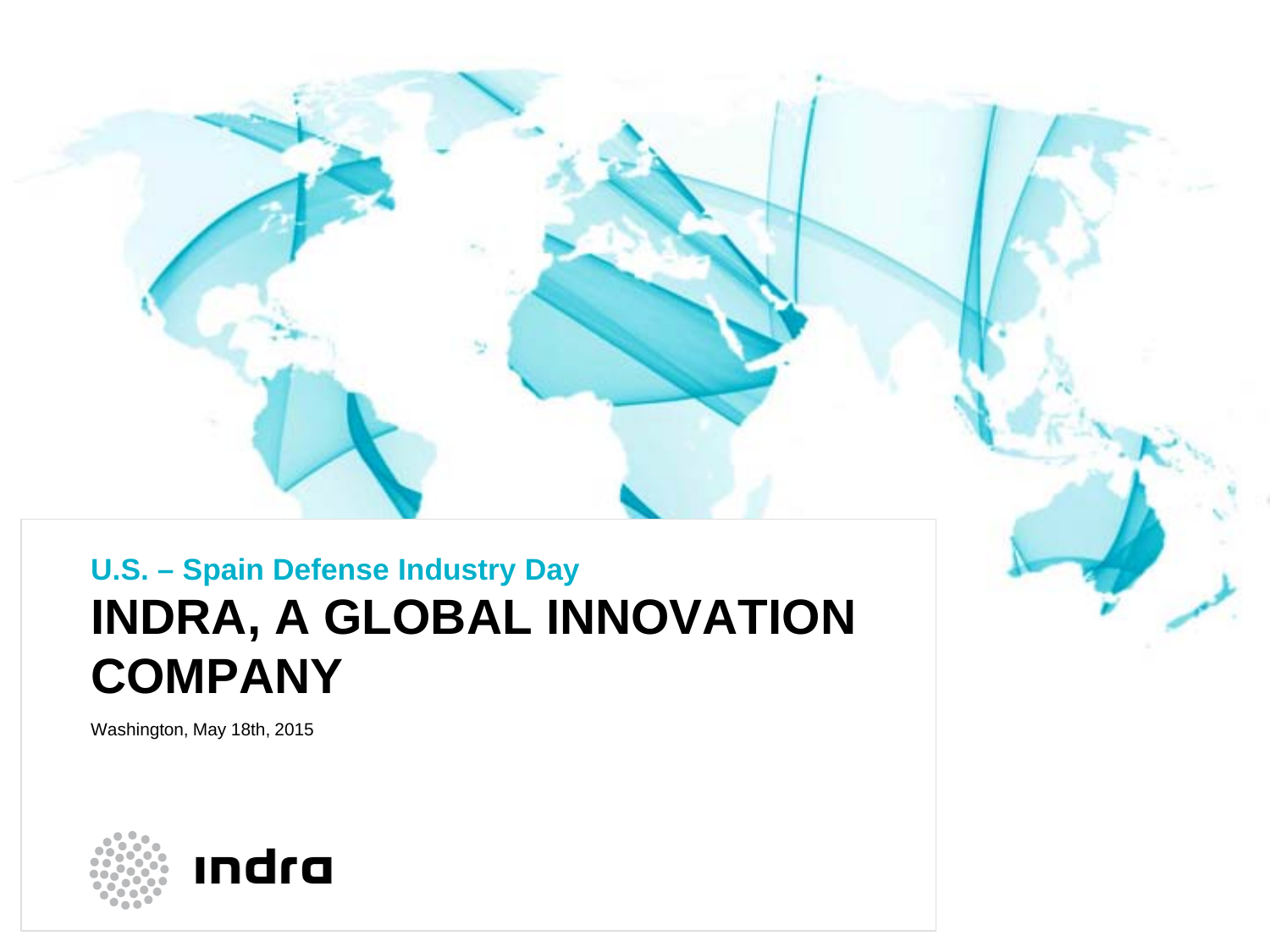## **INDRA**

- Indra is a global technological leader with worldwide presence
- Listed company in the selective Index IBEX 35 of the Spanish Stock Exchange market



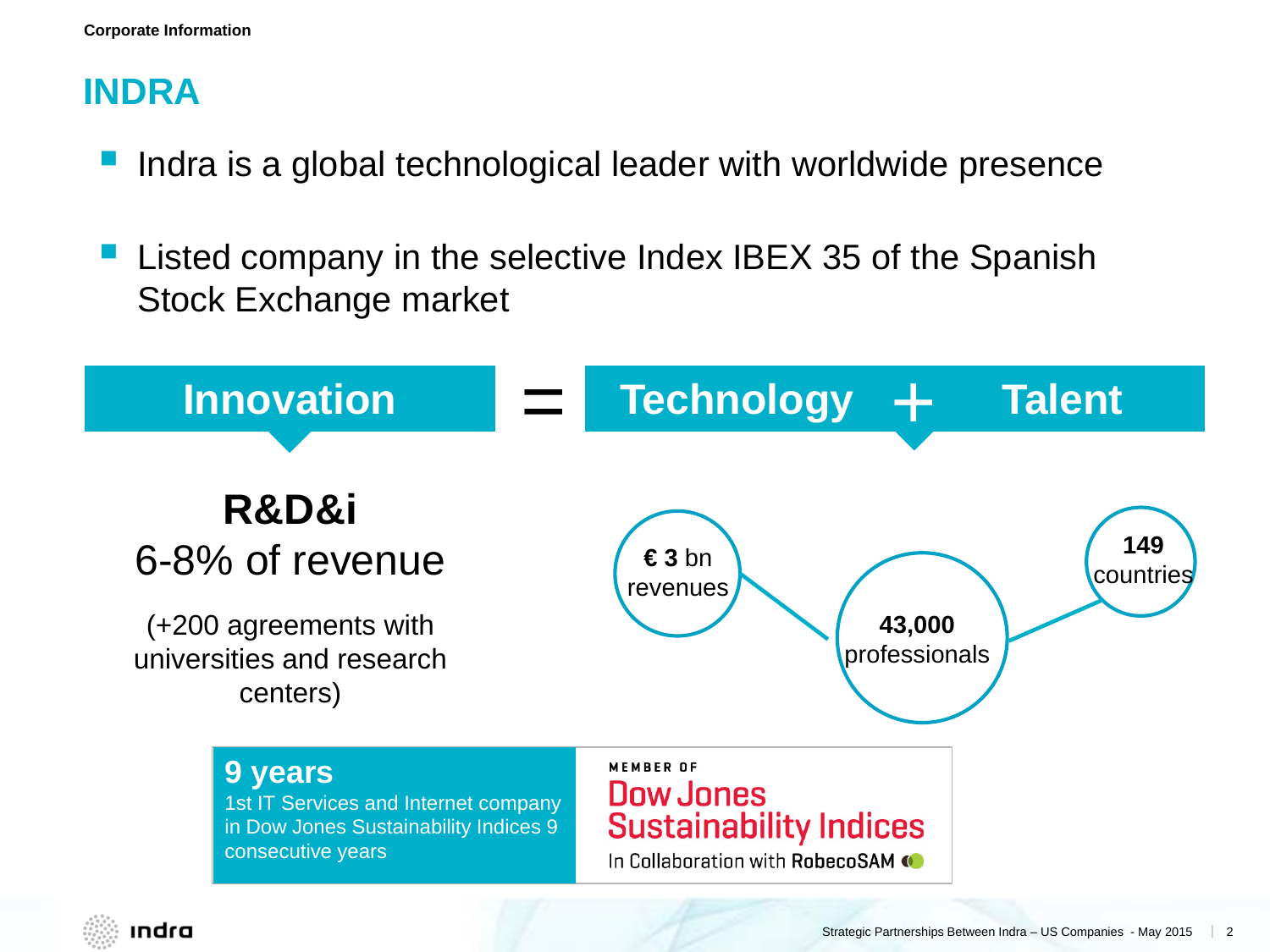#### **STATE OF THE ART DEFENSE TECHNOLOGY DEVELOPED FOR CUSTOMER NEEDS**

- Defense activities since 1921
- Compliance with Military and Commercial Standards
- More than 3,000 engineers
- Extensive use of company IT background
- **Proprietary technology**

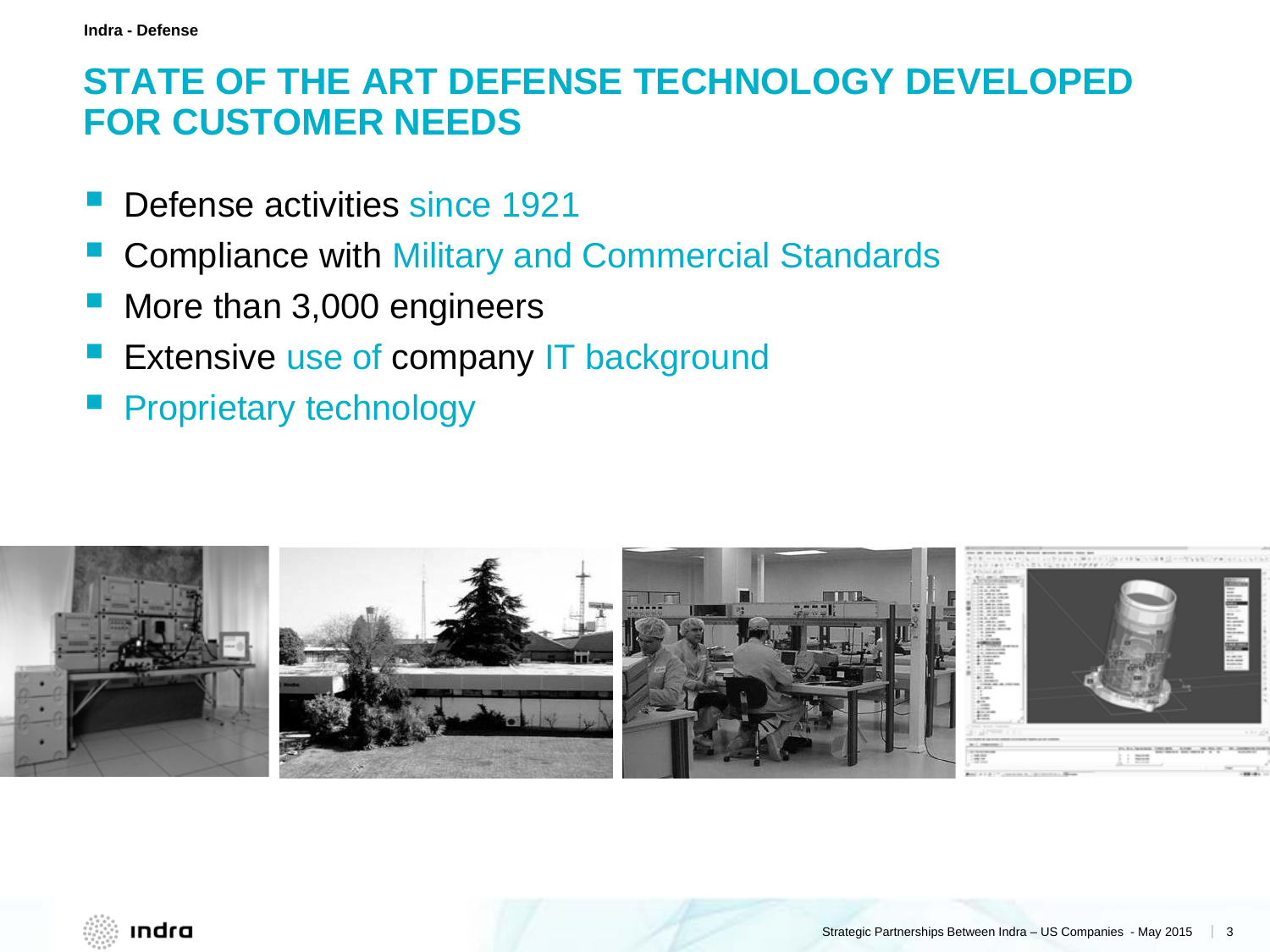#### **THE OFFSETS POLICY WE STARTED THE SUCCESSFUL COLLABORATION BETWEEN INDRA AND US COMPANIES**



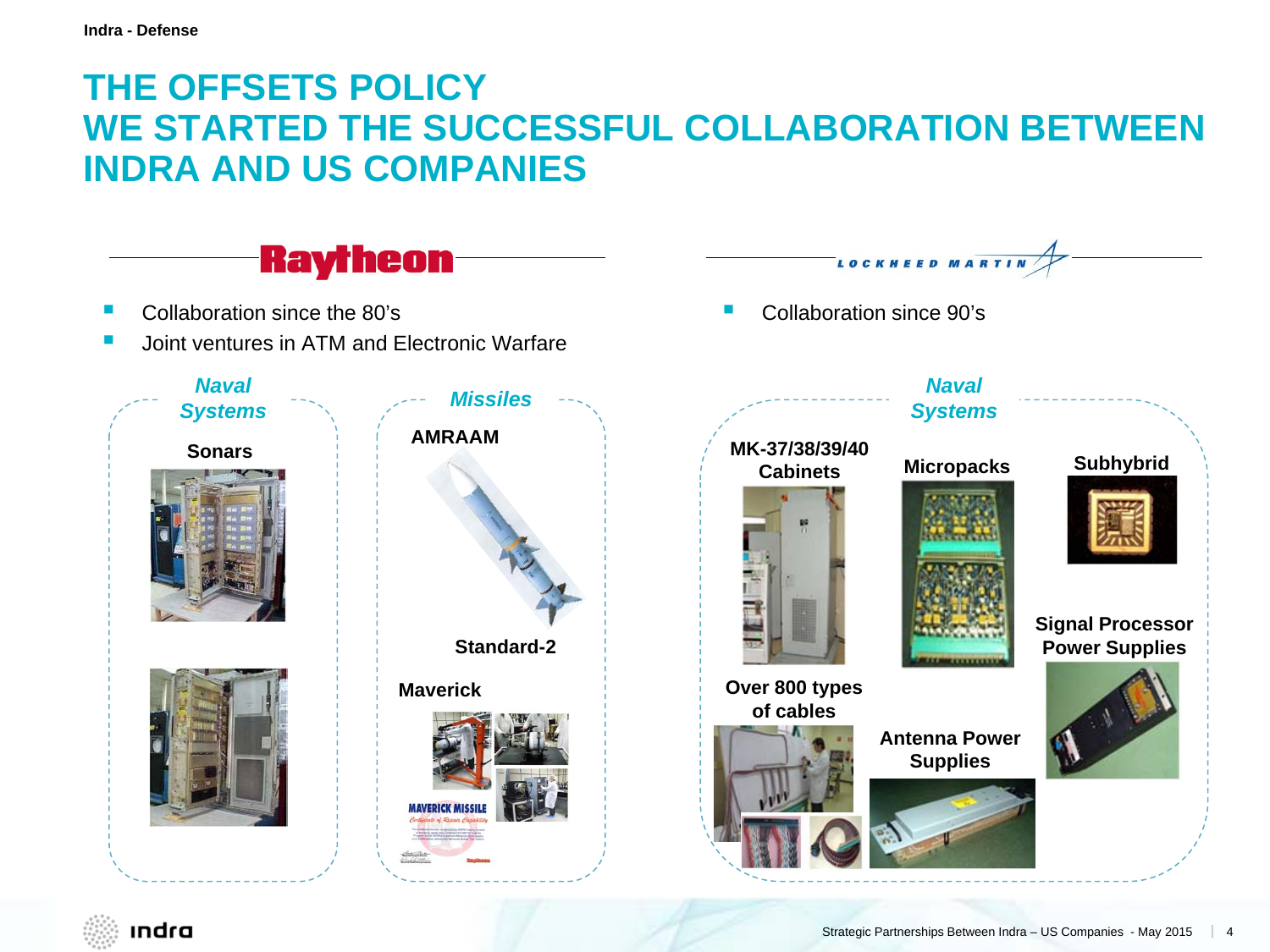## **BEYOND OFFSETS NEW COLLABORATION FRAMEWORKS DEVELOPED**



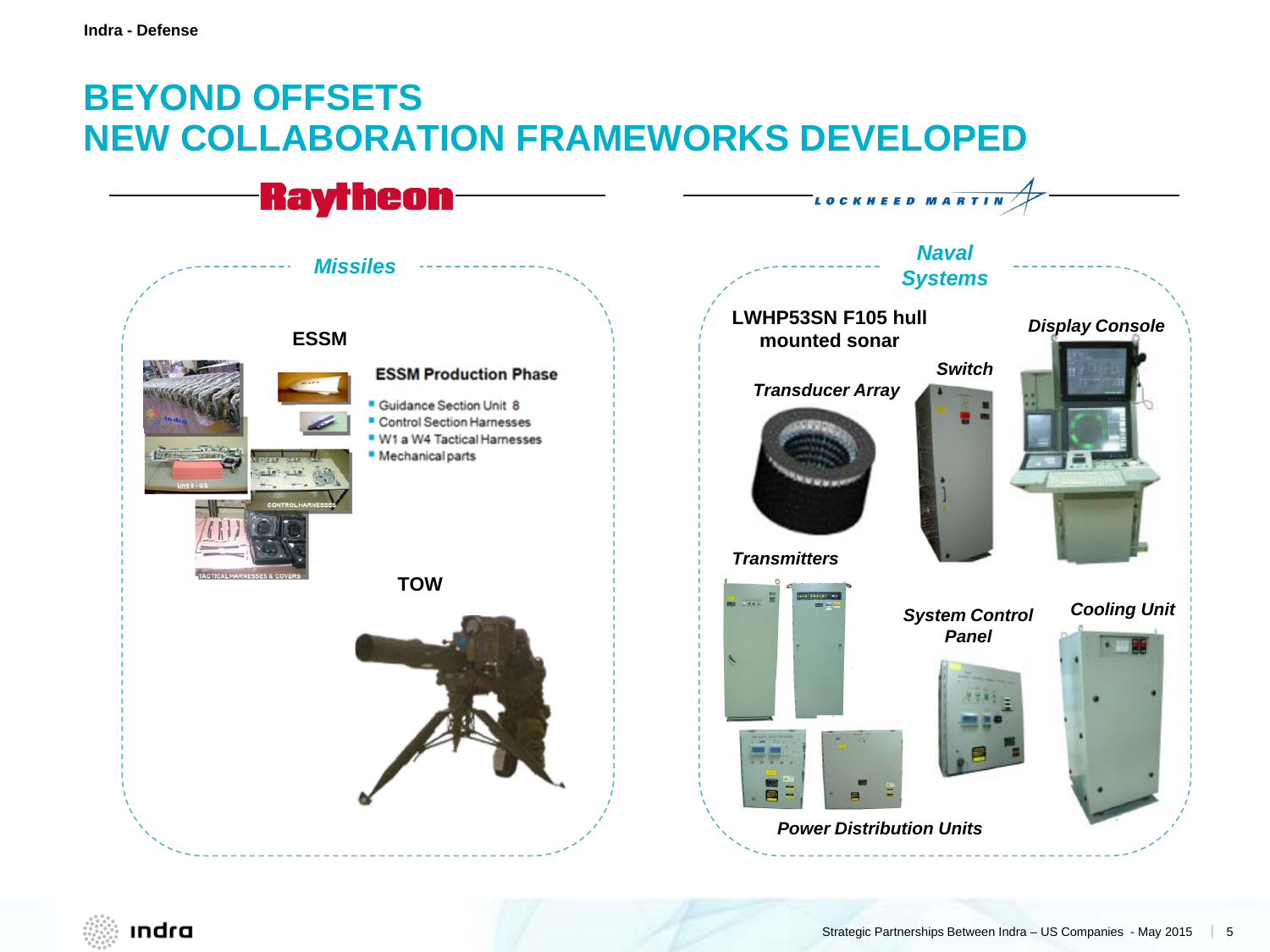### **SUSTAINED RESULTS OVER TIME**





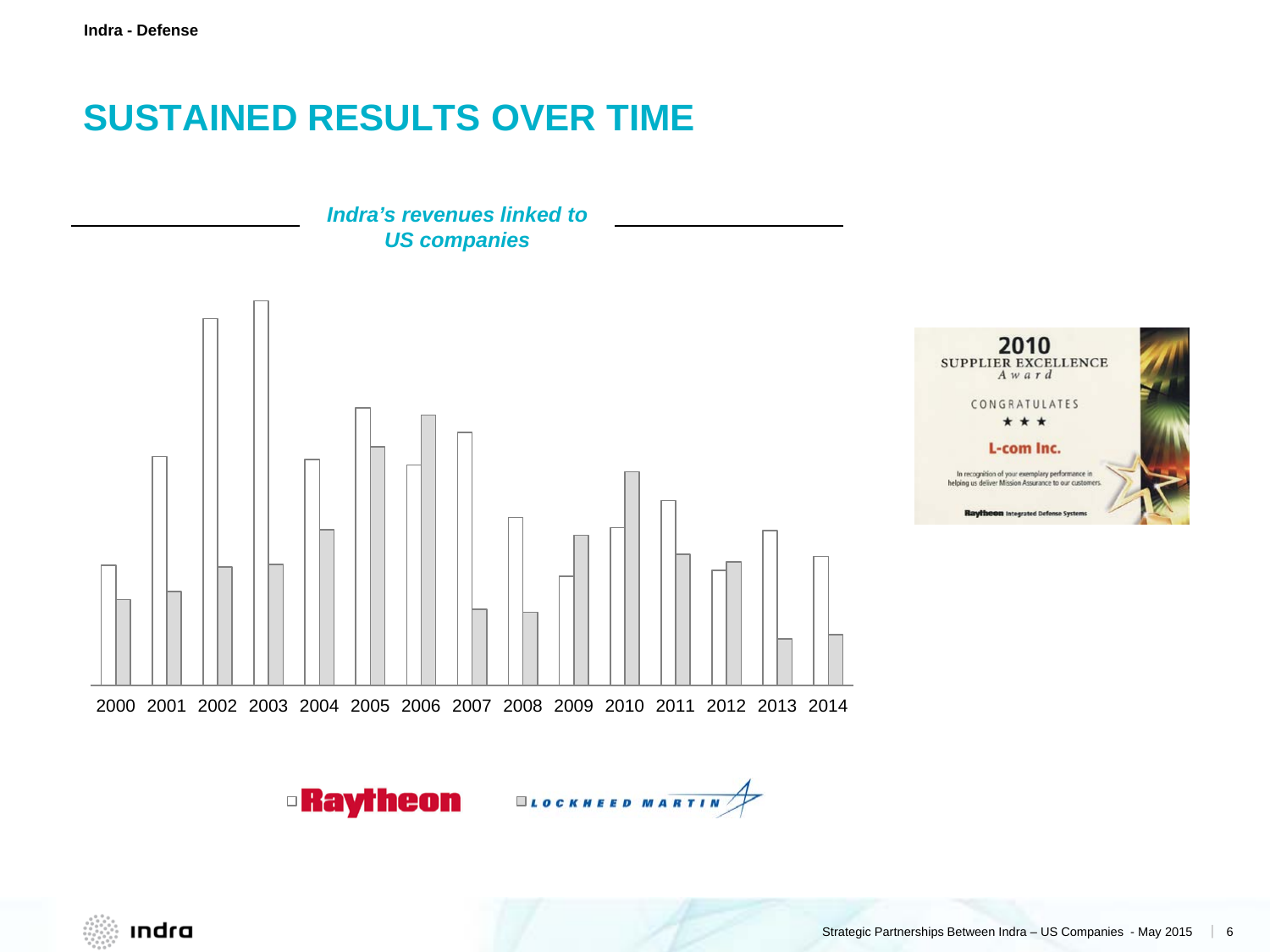### **FURTHER COLLABORATION OPPORTUNITIES HAVE BEEN IDENTIFIED**





#### **The Case for ESSM Block 2 in Spain**

OFFICE OF THE SECRETARY OF DEFENSE Foreign Comparative Testing Program **F-110 ETAC-2000 Training and Testing Stations Chaff EWE 8000 AMU Electronic Warfare Emulator / Advanced Mobile Unit SIPAM Interactive Portable System for MaintenanceINDIRA Innovation to Diagnostic and Recovery Applied GG31 LMV Avionics High Performance / Driver Simulator**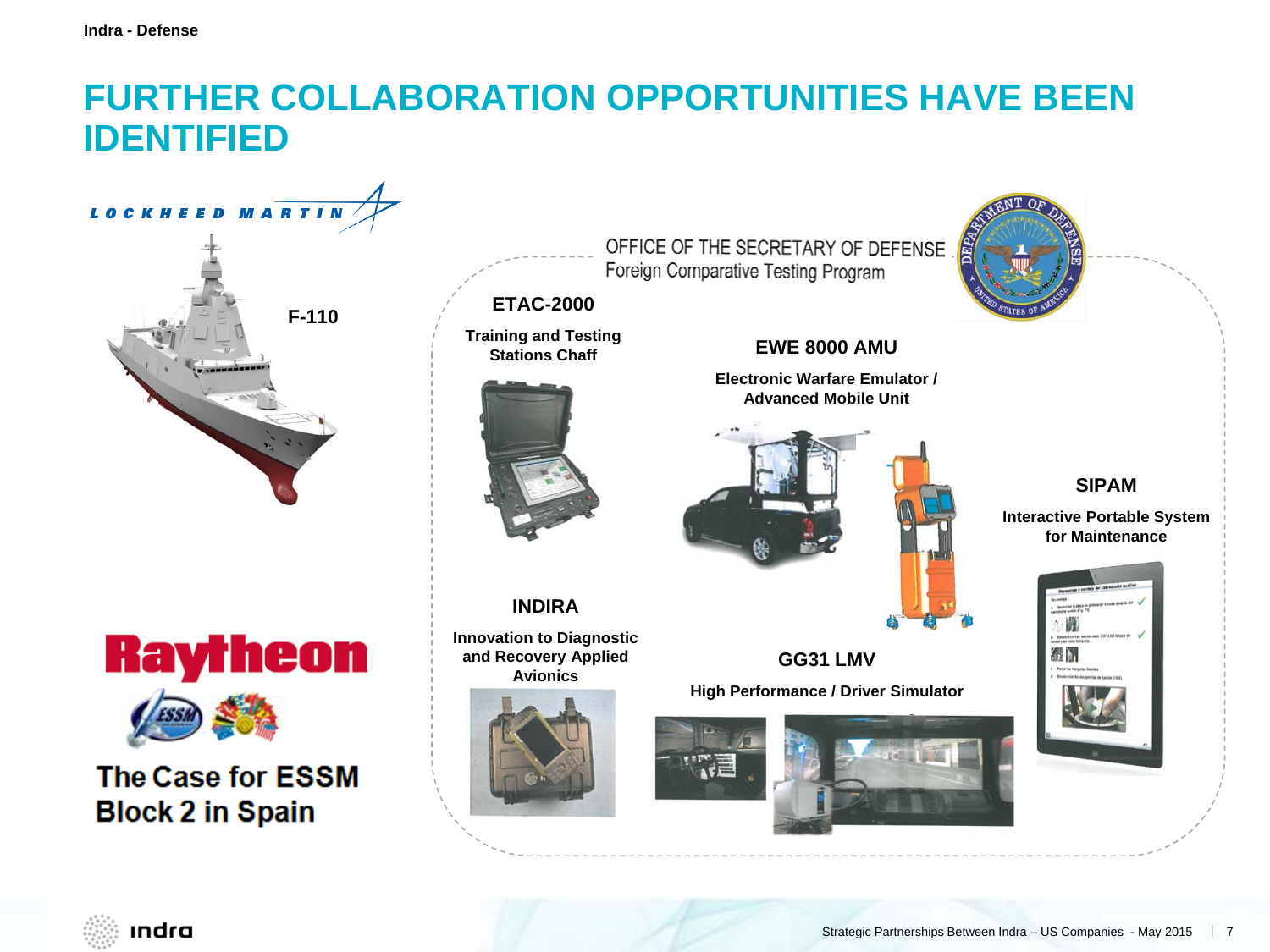#### **ADDITIONAL AREAS WHERE INDRA HAS A STRONG POSITION WITH HIGH POTENTIAL TO BE DEVELOPED JOINTLY**

#### **DDGs US NAVY Systems Border protection**

Systems maintained by Indra in F100 SN Frigates



Indra Potential Maintenance Capabilities for DDGs US NAVY Systems.